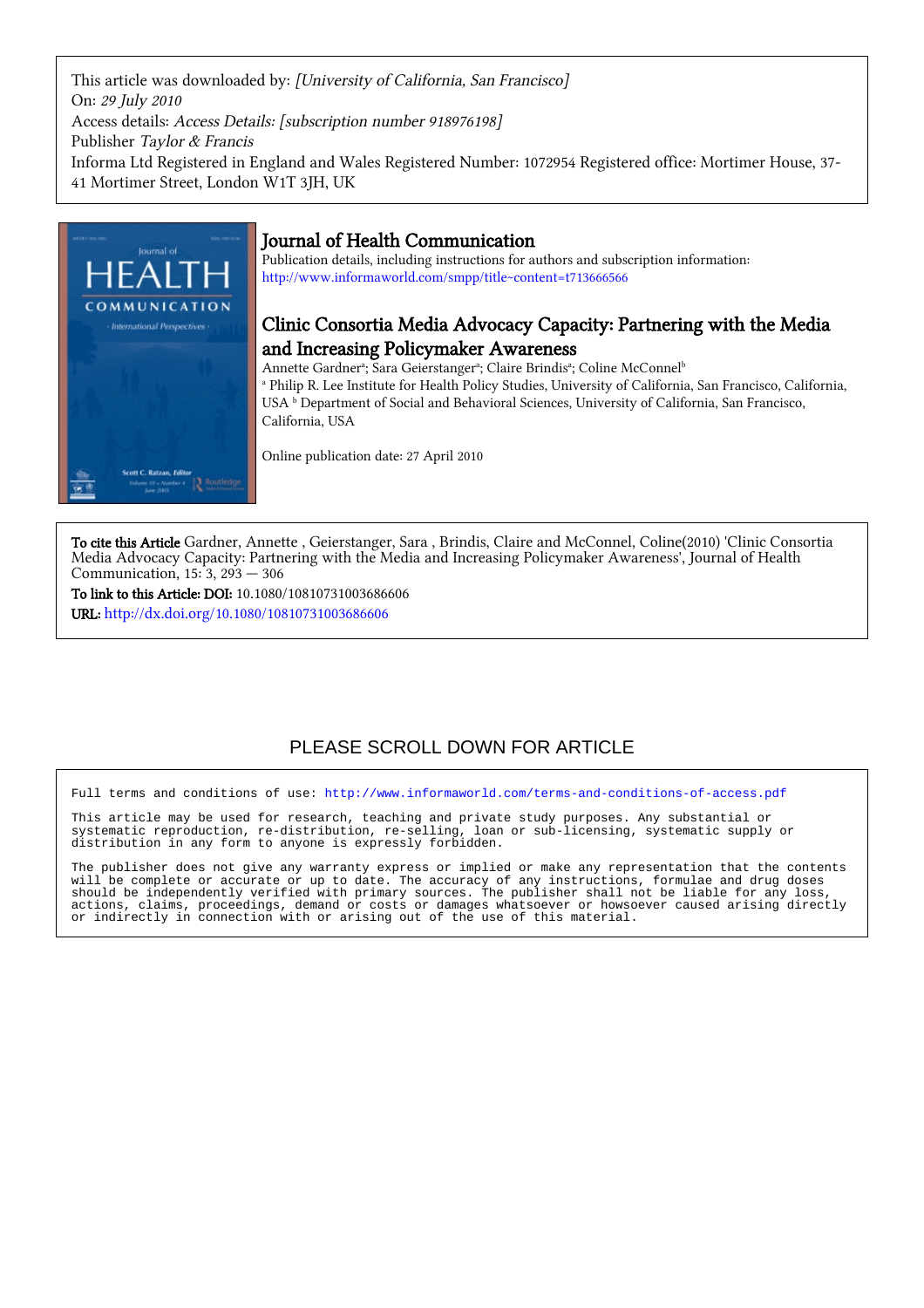

# Clinic Consortia Media Advocacy Capacity: Partnering with the Media and Increasing Policymaker Awareness

## ANNETTE GARDNER, SARA GEIERSTANGER, AND CLAIRE BRINDIS

Philip R. Lee Institute for Health Policy Studies, University of California, San Francisco, California, USA

### COLINE McCONNEL

Department of Social and Behavioral Sciences, University of California, San Francisco, California, USA

Media advocacy is a popular means of crafting and disseminating messages broadly and has been used by advocates to increase policymaker and public awareness of key health policy issues, such as the large number of uninsured. Some media advocacy activities are more effective than others, however, requiring increased sensitivity to the media environment and adequate resources and expertise. This article describes the results of media advocacy activities undertaken by 19 clinic consortia funded under The California Endowment's Clinic Consortia Policy and Advocacy Program from 2002 to 2006. The consortia used different media advocacy strategies and venues, including newspaper, television, radio, video, brochures, newsletters, and websites. The findings indicate that consortia may have influenced the media agenda and increased the likelihood of securing coverage of key issues, such as the role of clinics in supporting the health care safety net. There is evidence that suggests that clinic consortia media advocacy activities, such as front-page coverage in local and major daily newspapers, increased public and policymaker awareness of key clinic policy issues. Although grantees rated media advocacy overall as less effective than other advocacy activities and few reported that it had directly achieved a policy change or increased funding to clinics, nearly all thought it was effective in increasing policymaker awareness. We conclude that media advocacy is a useful tool for partnering with the media and increasing stakeholder awareness more broadly, but it should not be solely relied upon to achieve a policy change.

As part of its commitment to increasing access to high-quality and affordable health care for underserved Californians, The California Endowment (a private, statewide health foundation) provided multiyear funding for the Clinic Consortia Policy and Advocacy Program (Program). In 2001, 15 California local and regional community clinic associations and four statewide clinic organizations (hereinafter referred to as

We acknowledge the assistance provided by Beth Newell, BA, and Joe Funk, BA. Additionally, we thank Lori Nascimento of The California Endowment for reviewing this article.

Address correspondence to Annette Gardner, Philip R. Lee Institute for Health Policy Studies, University of California, San Francisco, 3333 California Street, Suite 265, San Francisco, CA 94118, USA. E-mail: Annette.gardner@ucsf.edu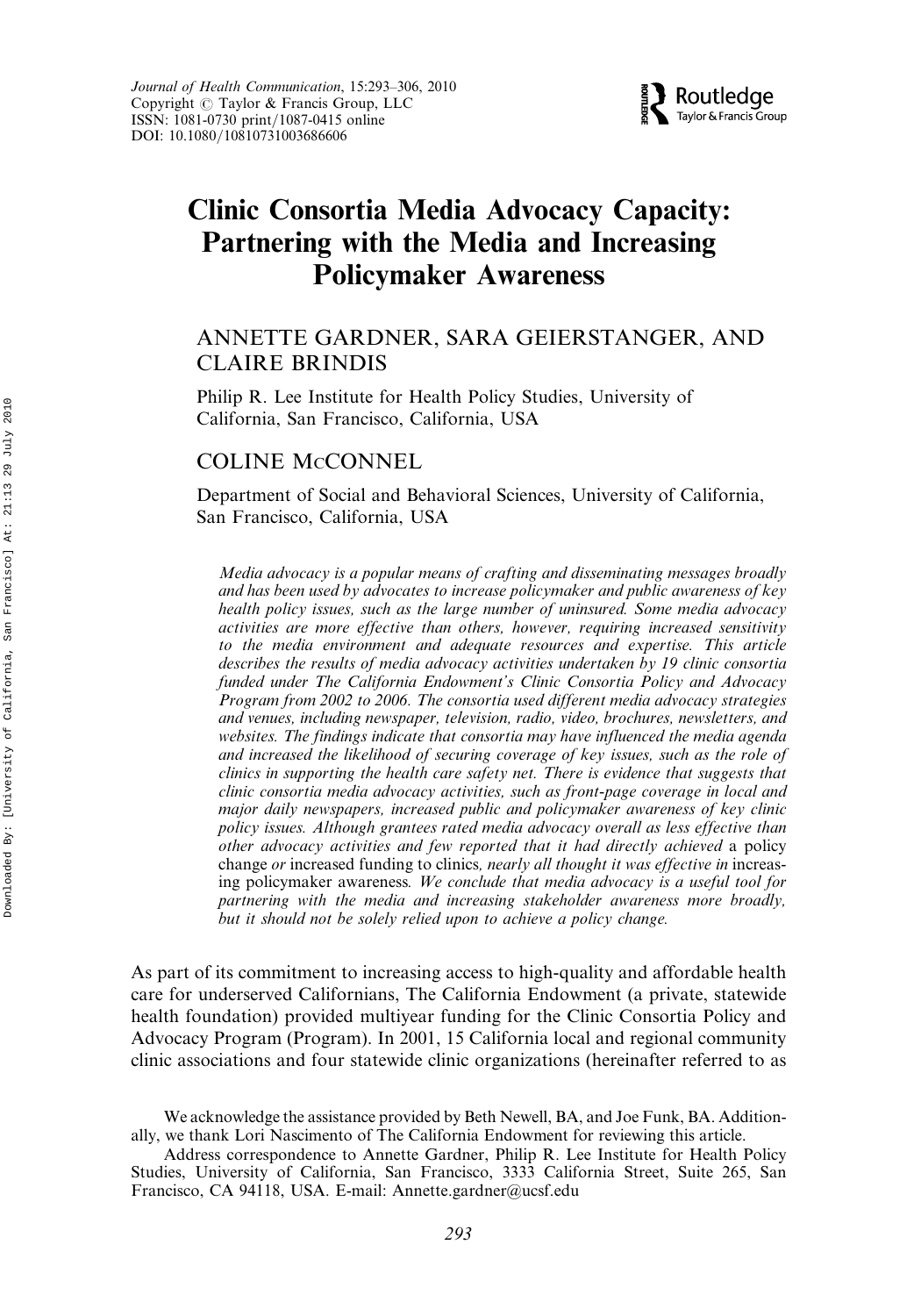''grantees'') received 3 years of funding to strengthen the role and capacity of consortia to support the policy and operational needs of community clinics. Clinic consortia are statewide, regional, and local associations of primary care clinics that undertake activities that individual clinics may not be able to do on their own. Program funding supported advocacy activities to sustain needed health care services for vulnerable populations, such as convening forums, publishing educational materials, conducting media advocacy, and providing advocacy technical assistance to increase the collective influence of clinics. In 2004 and 2007, 18 grantees were refunded for 3 years to undertake or continue a similar set of activities.

Increasingly, successful advocacy includes use of the media to educate the public on key problems and policy issues, as well as the strategies to address these problems. Media advocacy, the ''strategic use of the mass media as a resource to advance a social or public policy initiative'' is thought to play a significant role in shaping public opinion, which in turn may shape the policy agenda (U.S. Department of Health and Human Services [DHHS], 1988). It is not an easy undertaking, however, and advocacy organizations must have the necessary internal capacity and skills. The literature on media advocacy points to several factors that contribute to successful media advocacy, including early planning and research to develop messages and strategy, choosing appropriate spokespeople or messengers to ensure the public's acceptance of the message, and conducting staff training on being a media spokesperson and carrying out media campaigns (Blaine et al., 1997; Dorfman, Wallack, & Woodruff, 2005). In addition, successful media advocacy efforts involve building and maintaining relationships with individuals who have the power to promote system change (such as media, policymakers, community leaders, and the public). Finally, media advocacy campaigns should maintain adequate control over staff and activities while also allowing for flexibility to fine tune strategies to different media environments (Blaine et al., 1997).

There also is evidence that developing ongoing relationships with the media is important to securing coverage. In recent years, journalists have relied more heavily on reliable and accessible outside sources as their primary means of developing stories (Kaniss, 1991). A proactive approach, such as producing materials that journalists can use and having prepared speaking points, is therefore key. Having internal media skills allows advocates to give interviews on a moment's notice and increases the possibility that stories will be framed according to the organizer's objectives (Wallack & Dorfman, 1996). The benefits of these relationships to advocates can be significant. For example, in an analysis of the effects of a media advocacy program to build support for a cardiovascular disease risk reduction program, regular contact with the media and provision of materials early in a media campaign positively influenced coverage of health topics (Schooler, Sundar, & Flora, 1996).

With these strategies in place, media advocacy can be effective in informing public opinion, determining which issues are most important to the public, or both. Media advocacy also may be effective in ''agenda-setting'' or influencing which issues are viewed as a legitimate concern requiring attention by policymakers (Dearing & Rogers, 1996; Graber, 2006; Wallack, Dorfman, Jernigan, & Themba-Nixon, 1993). Policymakers often use news stories as a proxy for public opinion and are more likely to act on a particular issue, as well as be receptive to advocates and interest groups that receive media publicity (Graber, 2006). Graber and others have developed a linear model to describe how media advocacy can lead to policy action (Graber, 2006):

Journalistic investigation  $\rightarrow$  publication  $\rightarrow$  public opinion  $\rightarrow$  policy initiatives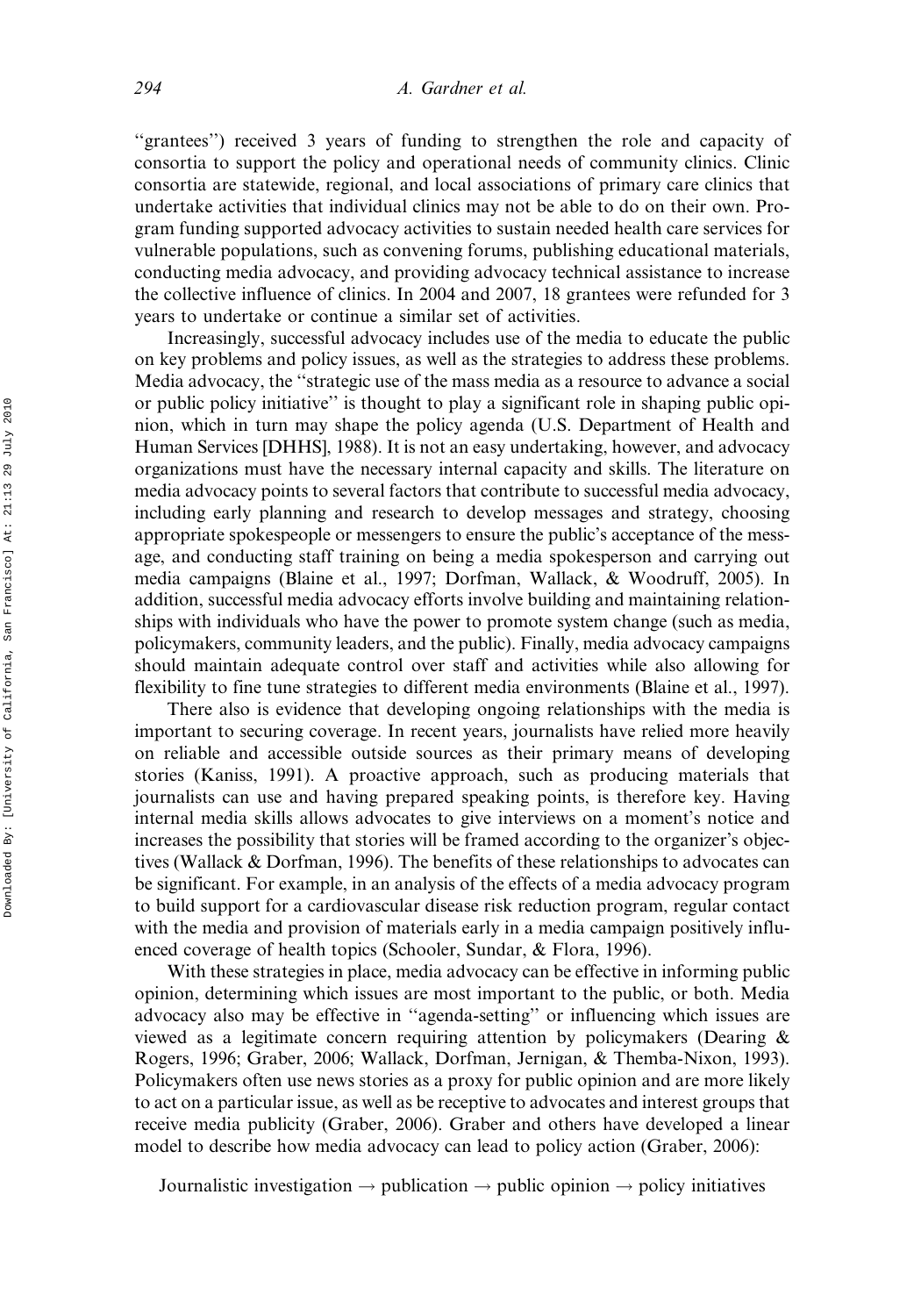This model may be recursive, with public policy potentially shaping both public opinion and media stories (Dearing  $\&$  Rogers, 1996). Alternatively, the media may not take the lead and instead serve as a vehicle for decisionmakers to inform their constituents about a particular policy (Vinson, 2003). Despite the difficulties in describing the direct (and indirect) effects of the media on policymaking, there is strong evidence, particularly in the alcohol and tobacco fields, that media advocacy strategies can result in a policy change (Niederdeppe, Farrelly, & Wenter, 2007). For example, a multicounty comprehensive media campaign focusing on tobacco availability for youth resulted in changes in local tobacco policies, including a ban on tobacco vending machines and unannounced compliance checks in the region (Blaine et al., 1997).

In this article, we describe the diverse media advocacy activities conducted by clinic consortia, their ability to develop and sustain relationships with the media, and the results of these efforts. Additionally, we assess their effectiveness in using media advocacy to educate policymakers and the extent to which these activities made a difference in the policy arena.

#### Methodology

From 2002 to 2006, as part of a broader evaluation of the program outcomes, quantitative and qualitative tools were administered, including longitudinal worksheets, grantee interviews, and surveys of policymakers and the media. There was high funder and grantee interest in the effectiveness of media advocacy, so specific questions on media advocacy were included in most evaluation instruments. Table 1 lists the data collection instruments and the years they were administered.

Grantees completed an Annual Policy Advocacy Activities Worksheet to track their capacity in conducting key program activities, including ''Media advocacy or sharing information with media and/or having media contact consortia.'' The worksheet also assessed the perceived effectiveness of these activities and whether they contributed to a policy change, increased funding to clinics, increased policymaker awareness, or all of these.

Grantees also participated in Annual Grantee Interviews during which they described their media advocacy activities, changes in their relationships with the media, and challenges in doing media advocacy. These qualitative questions provided information on contextual factors, such as the media market, as well as particularly effective strategies and their outcomes.

In 2003, the Policy Maker and Community Leader Awareness Survey was administered to state and local policymakers and community leaders whom grantees had targeted through program activities. In 2004, the Stakeholder Awareness Survey was administered to state and local policymakers and community leaders whom grantees perceived to be less familiar with consortia, clinics, or both, but who were nonetheless considered important stakeholders in California's health care safety net. Questions on the awareness and effectiveness of consortia media advocacy were included in both survey questionnaires.

To assess the effectiveness of consortia relationships with the media as well as consortia ability to increase media coverage, Media Representative and Consultant Interviews were conducted with 17 media representatives (print, television, and radio) and six media consultants in 2004. These interviews were readministered in 2006 with 11 media representatives and five media consultants and focused on changes in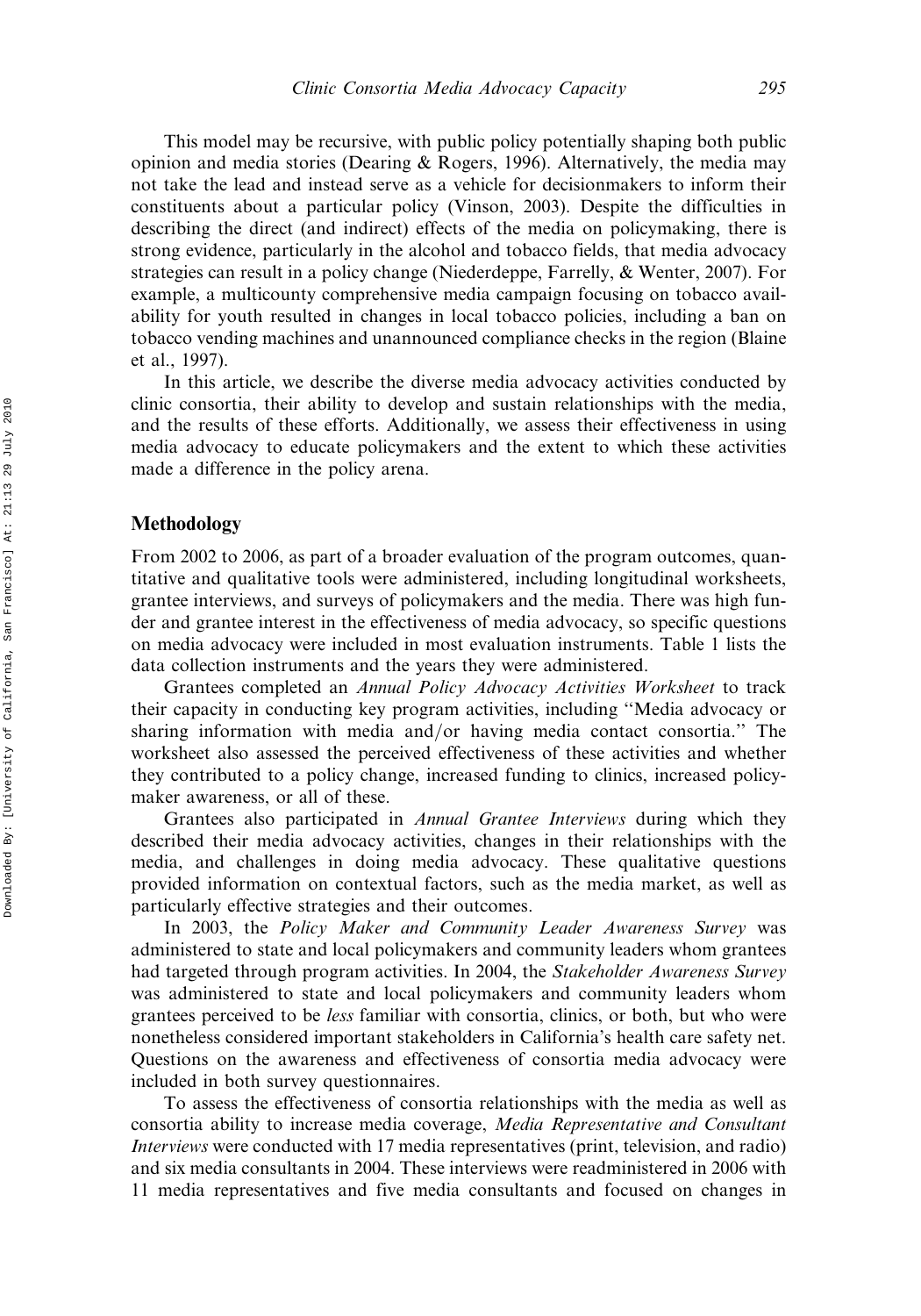| Year | Data collection activity                                                                                         | Focus                                                            |
|------|------------------------------------------------------------------------------------------------------------------|------------------------------------------------------------------|
| 2003 | Grantee Interviews $(n=19)$                                                                                      | Activities undertaken and<br>targeted media                      |
|      | Policy Advocacy Activities<br>Worksheet $(n = 15)$                                                               | Effectiveness of media advocacy<br>activities                    |
|      | Policy Maker and Community<br>Leader Awareness Survey<br>$(n=86$ leaders targeted<br>through program activities) | Perceptions of media advocacy<br>activities                      |
| 2004 | Grantee interviews $(n=18)$                                                                                      | Most effective media advocacy<br>activities                      |
|      | Policy Advocacy Activities<br>Worksheet $(n=15)$                                                                 | Effectiveness of media advocacy<br>activities                    |
|      | Media representative $(n = 17)$ and<br>consultant ( $n = 6$ ) Interviews                                         | Awareness of grantee media<br>advocacy                           |
|      | Stakeholder Awareness Survey<br>$(n=43$ leaders less familiar<br>with consortia)                                 | Perceptions of media advocacy<br>activities                      |
| 2005 | Grantee Interviews $(n=18)$                                                                                      | Changes in activities and<br>relationship with media             |
|      | Policy Advocacy Activities<br>Worksheet $(n=15)$                                                                 | Effectiveness of media advocacy<br>activities                    |
|      | Newspaper content analysis<br>$(n=23$ articles/editorials from<br>9 grantees)                                    | Amount and type of coverage in<br>2004                           |
| 2006 | Grantee interviews $(n=18)$                                                                                      | Activities undertaken and<br>targeted media                      |
|      | Policy Advocacy Activities<br>Worksheet $(n=15)$                                                                 | Effectiveness of media advocacy<br>activities                    |
|      | Newspaper Content Analysis<br>$(n=26$ articles/editorials from<br>11 grantees)                                   | Amount and type of coverage in<br>2005                           |
|      | Media Representative $(n=11)$<br>and Consultant $(n=5)$<br>Interviews                                            | Changes in relationship with<br>grantees                         |
| 2007 | Grantee Interviews ( $n = 18$ )<br>Policy Advocacy Activities                                                    | Media advocacy best practices<br>Effectiveness of media advocacy |
|      | Worksheet $(n=15)$                                                                                               | activities                                                       |

Table 1. Media advocacy data collection tools, 2002–2006

relationships with clinic consortia and the impact of consortia media advocacy activities. Media informants also were asked to reflect on what contributed to successful media advocacy.

Finally, to assess newspaper coverage secured by grantees, two to three examples of newsprint coverage were collected from nine grantees in 2004 and 11 grantees in 2005. Grantees were asked to provide articles that reflected the breadth of newspaper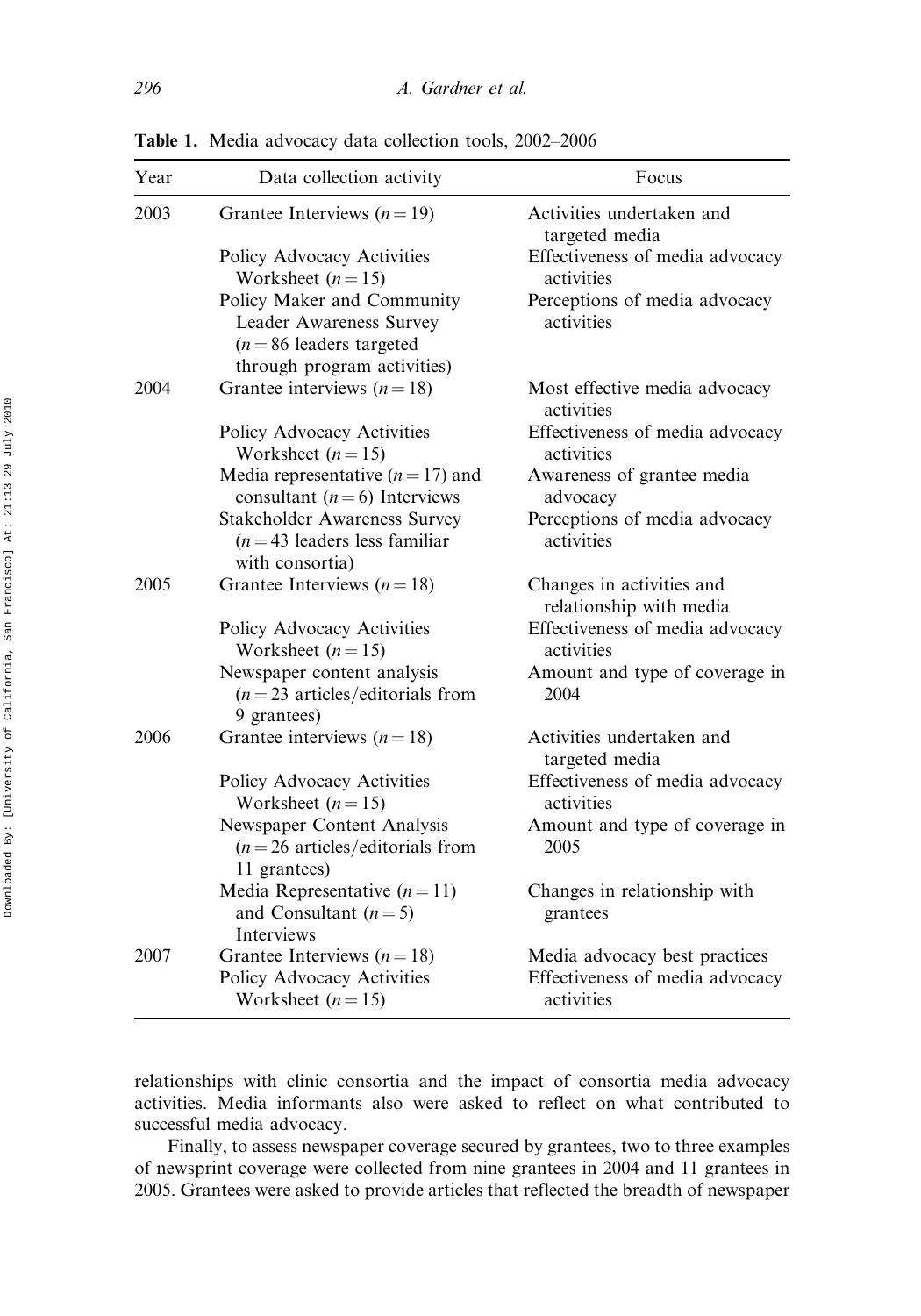coverage secured for that year, including articles from different types of print media, articles targeted to different audiences, and diverse topics covered.

#### Analysis

The data from the Annual Policy Advocacy Activities Worksheet were tabulated using Filemaker, a relational database software program. We included only the activities and grantees that were consistent throughout the study period for the trend analysis. Annual Grantee Interview and Media Representative and Consultant Interviews data were entered into Microsoft Excel and then categorized, coded and tabulated to identify the most frequently mentioned responses. Findings from the *Policy Maker* and Community Leader Awareness Survey and Stakeholder Awareness Survey were analyzed in Microsoft Excel using simple frequency and percentage calculations. Because the grantee population is small, in some cases, we present the number of grantees who provided a specific response, rather than the percent. A coding schema was developed to analyze the placement and content of the articles.

#### Findings

#### Media Advocacy Strategies, Targets, Messages, and Challenges

During the grant period, many (15 out of 19) statewide and local/regional grantees were involved in diverse grant-funded media advocacy efforts. The grant afforded several grantees a dedicated staff member or outside media consultant to develop, implement, or perform both, a media advocacy strategy. The grantees used a combination of strategies including launching websites, creating videos, developing articles and letters to the editors for local and statewide newspapers, and working with local radio and television outlets. Some grantees developed videos describing the role of primary care clinics in specific regions of the state that were distributed to television stations and other venues. For example, the Community Clinic Association of Los Angeles County (CCALAC) created a 10-minute video, ''Save the Safety Net, Who Will Care for the Uninsured?'' narrated by actor and activist Martin Sheen. Some grantees also developed member clinic capacity to conduct media outreach. For example, in 2004, the California Primary Care Association (CPCA) developed a Speakers Bureau database and media message points for clinics and regional consortia members.

Grantees crafted messages to increase public awareness of clinics, as well as to educate policymakers about key clinic policy issues, particularly the role that community clinics play in increasing access care for a diverse population; the impact of state budget cuts on the safety net and access to care; and the increasingly large number of uninsured and underserved.<sup>1</sup> Most grantees reported using clinic data, research from other sources, and patient stories in developing their media messages. They focused on highlighting timely policy issues, such as county-level efforts to redesign the mental health system.

<sup>&</sup>lt;sup>1</sup>In 2003, approximately 6.5 million nonelderly Californians (20.6%) lacked insurance coverage (Employee Benefit Research Estimates of Current Population Survey, March 2004 Supplement).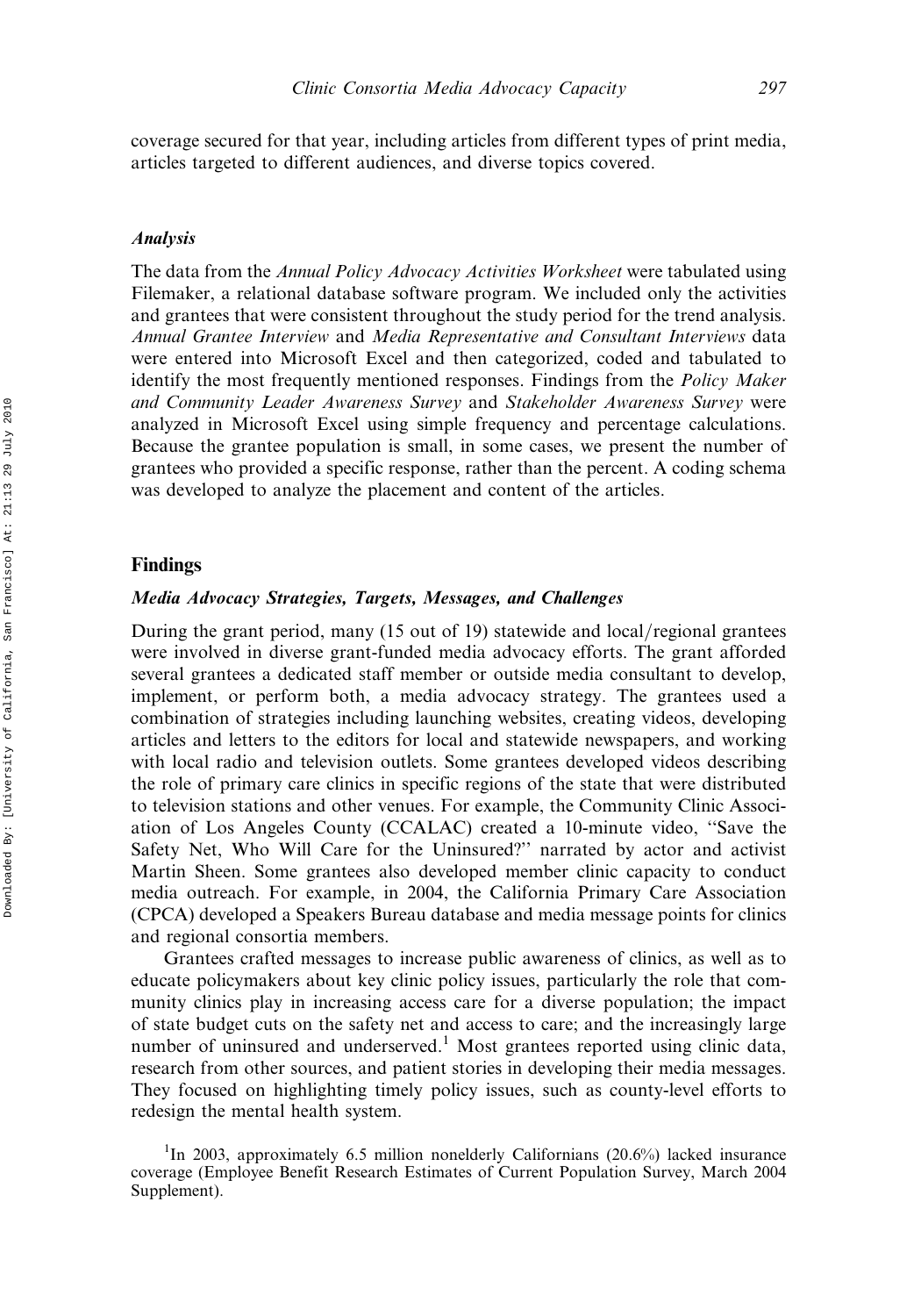The primary targets of these media activities and messages were local and state policymakers, the general public, particularly clinic patient populations, and clinic staff. Except for 2003, when grantees were more involved in media advocacy directed at the state level, most advocacy occurred at the local level, followed by the state and federal levels (Figure 1).

Attracting the media's attention was a key challenge for grantees. A big event or crisis often was needed to pique the media's interest. Other challenges were specific to the geographic location of the consortia. For example, rural regions often had a weak media infrastructure, while urban media markets were particularly difficult to penetrate given the competing demands on the press. Finally, while some grantees reported that working with consultants was very beneficial, others felt that the consultants did not understand their particular media market.

#### Relationships with the Media

Early in the grant period, many grantees focused on developing and strengthening their relationships with the media through media briefings and press releases or establishing themselves as experts on issues related to community clinics. By 2004, grantees reported that these activities had resulted in increased contact with the media as evidenced by calls from reporters and media attendance at consortia events. By 2005, consortia had developed stable ongoing relationships with media representatives, hosting policy briefings and press conferences, distributing materials (policy briefs, fact sheets) to the media, submitting op-ed pieces, and being interviewed for television and radio appearances. In 2006, grantees reported that developing or nurturing relationships with the media was their most effective grant-funded media advocacy activity compared with other media advocacy strategies, such as securing coverage. They also leveraged these partnerships to increase media coverage. For example, one grantee worked with its local PBS station to develop four media presentations that also could be shared with funders and posted on their website to increase awareness of their organization and policy issues. Grantees also took advantage of events and activities to attract additional attention about community clinic issues. For example, Sacramento Consortium of Community Clinics (SCCC) reported that having candidates visit their member clinics during the November 2006 election was particularly effective. The consortium provided candidates with sound bites on the importance of the safety net and health care coverage.

In 2004 and 2006, the media representatives reported that focusing on relationships with the media was key to increasing media coverage. As detailed in Table 2,



Figure 1. Percentage of media advocacy activities engaged in by grantees at the local, state and federal levels, 2002–2006.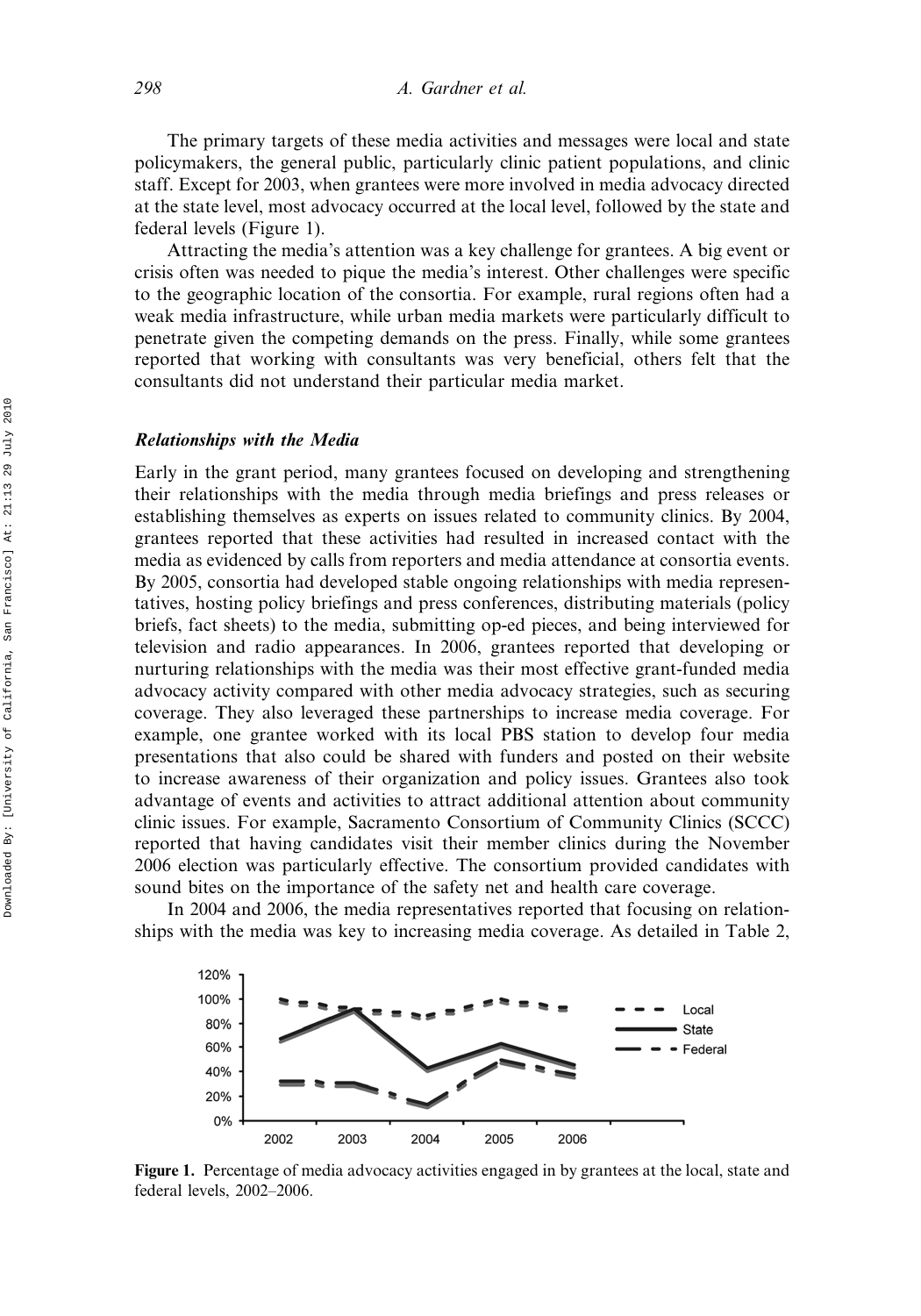| Strategy                                                               | $2004$ score<br>$(N=23)$ | $2006$ score<br>$(N=16)$ |
|------------------------------------------------------------------------|--------------------------|--------------------------|
| Forming and maintaining relationships with the media                   | 3.64                     | 3.86                     |
| Providing prompt responses to media inquiries for data/<br>information | 3.86                     | 3.84                     |
| Providing access to clinic patients/staff for interviews               | 3.56                     | 3.69                     |
| Having a good spokesperson                                             | 3.69                     | 3.58                     |
| Providing data to the media                                            | 3.14                     | 3.50                     |
| Pitching story ideas to the media                                      | N/A                      | 3.20                     |
| Timing messages on slow news days                                      | 2.74                     | 3.00                     |
| Writing/distributing monthly issue briefs                              | N/A                      | 2.56                     |
| Press releases                                                         | 2.81                     | 2.53                     |
| Having lunches/events to educate reporters                             | N/A                      | 2.22                     |
| Hosting clinic tours                                                   | N/A                      | 2.09                     |

Table 2. Effectiveness of strategies to increase media coverage, as rated by media informants (2004 & 2006)

 $i =$  "not at all effective,"  $4 =$  "very effective."

the four highest-rated media advocacy strategies follow: forming and maintaining relationships with the media (3.64 in 2002 and 3.86 in 2006, where  $4 =$  "very effective''); providing prompt responses to media inquiries for data/information  $(3.86 \text{ in } 2004 \text{ and } 3.84 \text{ in } 2006)$ ; providing access to clinic patients/staff for interviews (3.56 in 2004 and 3.69 in 2006); and having a good spokesperson (3.69 in 2004 and 3.58 in 2006). Press releases consistently were rated one of the least effective strategies (2.81 in 2004 and 2.53 in 2006). For example, Redwood Community Health Coalition (RCHC) found that such passive strategies like distributing press releases were not as effective as holding the media accountable for their reporting by following up with the media shortly after publication of newspaper articles.

The majority of media representatives also described a bidirectional relationship whereby the media representative contacts the consortia and the consortia contacts the media. Many described contacting the consortia as their first source for health policy information. They indicated that consortia provided information, such as background information and informants for interviews, for writing articles, television, and radio segments through press releases and policy reports, as well as upon request from the reporters. The potential results of these efforts may be characterized by the success of one grantee, Council of Community Clinics (CCC), in establishing an on-going partnership with CBS local Channel 8 to produce ''What's Going Around,'' a weekly television health show that discusses prevalent health issues in the clinics countywide.

#### Media Coverage Generated

The type and amount of media coverage generated by grantees varied over the course of the grant and by grantee. Many grantees reported increased coverage in the later years, including an increase in routine phone calls from media representatives, and increased media coverage in the form of print articles, op-eds, letters to the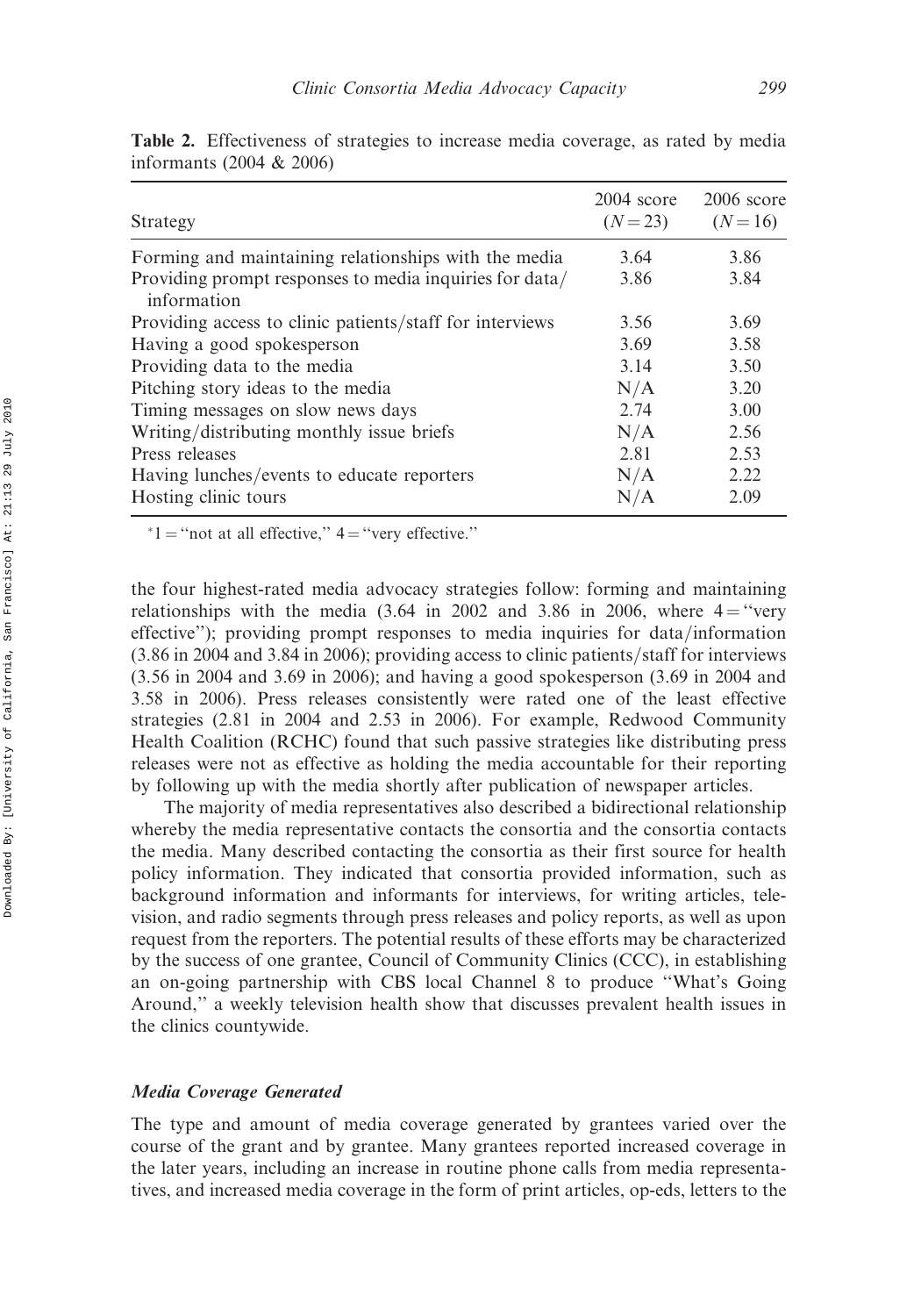editor, and radio and television interviews. Some grantees, however, reported the same or less coverage over the course of the grant. In 2005, many grantees were deliberately not proactive with their media activities because of staffing shortages/ changes, concerns that their efforts would not produce results to make them worthwhile, and a lack of issues that would attract media attention. Some were concerned about pursuing coverage during the 2004–2005 California budget shortfall when clinics were spared severe cuts while other health services were not.<sup>2</sup>

The media representatives in 2004 and 2006 considered publishing front-page articles to be most effective in impacting policy (3.88 in 2004 and 3.91 in 2006, where  $4 =$ "very effective"; Table 3). They also rated publishing in major dailies and local papers, ''human interest'' articles, and multiple articles in a short time period as effective. Grantees also favored newspaper coverage because it is a good venue to reach policymakers; it is easier to work with multiple papers and cover large geographical regions; and printed articles could be attached to other materials as evidence of the saliency of the issue to the public.

Grantees consistently secured high coverage in California dailies and local papers. As shown in Table 4, print coverage primarily included full, multicolumn articles in the middle of major daily newspapers (with circulations over 60,000). The themes of these articles expanded from financing of community clinics in 2004 to a broader range of issues in 2005, including the importance of local initiatives to expand children's health care insurance coverage. The target audience was nearly always the general public, but it also included policymakers, county agencies, and clinic patients or potential clinic patients.

#### Impact of Media Advocacy

Grantees were unsure of the impact of their media advocacy activities, explaining that it was difficult, if not impossible, to measure. For example, there is often no way to tell how often a public service announcement (PSA) was aired, to fully track how patients heard about their services. Based on anecdotal information from colleagues, however, some grantees felt that the media activities did increase awareness of community health center issues by the public, funders, and policymakers. Many grantees reported the number of print articles and op-ed pieces, radio and television interviews, contacts by reporters, and times they were quoted in media outlets throughout the state. Others even reported some outcomes in the community that they felt were attributable to their media efforts, including an increased volume of patient calls and clinic visits.

Despite the ability to generate good coverage and these reports of increased awareness, grantee perceptions of the effectiveness of their media advocacy declined over time, from  $3.27$  in 2002 to  $2.75$  in 2006 (where  $4 =$  "very effective"). In fact, media advocacy was consistently rated the least effective of the 11 advocacy activities funded under the grant, such as helping to draft rules, regulations, and guidelines and educating decisionmakers on the effects of policies on clinic. Grantees rated their

 ${}^{2}$ In 2004, confronted with a \$14 billion shortfall in 2004/05, Governor Schwarzenegger proposed a 10% cut in Medi-Cal (California's Medicaid program) provider rates, on top of a 5% reduction in the 2003–04 budget. Community clinics were anticipated to experience a \$72 million reduction. Many of these cuts were avoided, however, and the 5% reduction in Medi-Cal provider payments was rescinded in 2005.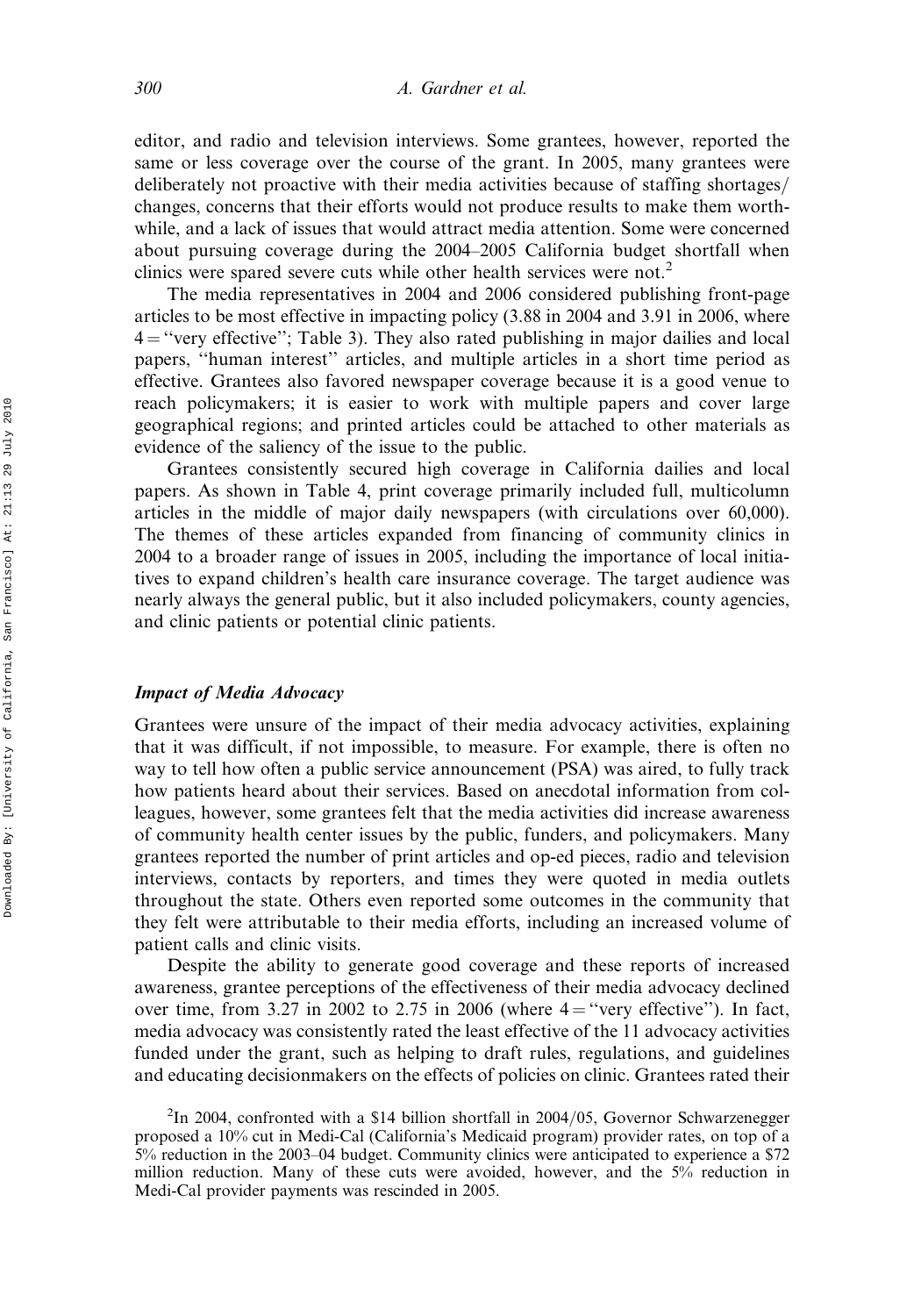| Effective strategies                                     | $2004$ score<br>$(N=23)$ | $2006$ score<br>$(N=16)$ |
|----------------------------------------------------------|--------------------------|--------------------------|
| Publishing front page articles                           | 3.88                     | 3.91                     |
| Publishing articles in major dailies                     | 3.33                     | 3.63                     |
| Publishing articles in local papers                      | 3.00                     | 3.27                     |
| Writing "human interest" articles                        | 3.36                     | 3.25                     |
| Publishing multiple articles within a limited time frame | 3.50                     | 3.18                     |
| Writing data-based articles                              | 2.79                     | 2.91                     |

Table 3. Effectiveness of strategies to impact policy, as rated by media informants, 2004 & 2006)

 $*1$  = "not at all effective,"  $4$  = "very effective."

media advocacy 2.89 overall compared with 3.28 for all the policy advocacy activities (Figure 2).

Nearly all grantees (95%) consistently rated media advocacy as effective in increasing policymaker awareness. Only approximately 20%, however, reported that

|  |  |  |  | Table 4. Content analysis of print coverage: 2004 and 2005 |  |  |  |
|--|--|--|--|------------------------------------------------------------|--|--|--|
|--|--|--|--|------------------------------------------------------------|--|--|--|

|                                                | 2004 $(N=23)$ | 2005 $(N=26)$ |
|------------------------------------------------|---------------|---------------|
| Type of article                                |               |               |
| Full articles                                  | $65\%$ (15)   | $81\%$ (21)   |
| $Op-eds$                                       | $17\%$ (4)    | $12\%$ (3)    |
| Letters to the editor                          | $9\%$ (2)     | $4\%$ (1)     |
| Announcements/promotional                      | $4\%$ (1)     | $4\%$ (1)     |
| Columns                                        |               |               |
| Multi column                                   | $70\%$ (16)   | $88\%$ (23)   |
| Full column                                    | $22\%$ (5)    | $12\%$ (3)    |
| Type of paper                                  |               |               |
| Local papers                                   | $39\%$ (9)    | $50\%$ (13)   |
| Major daily newspapers $(>60,000$ circulation) | $61\%$ (14)   | $42\%$ (11)   |
| Ethnic media/other                             | $\Omega$      | $8\%$ (2)     |
| Article placement                              |               |               |
| Front-page                                     | $21\%$ (5)    | $16\%$ (4)    |
| <b>Themes</b>                                  |               |               |
| Community clinics and services                 | 17% (4)       | $31\%$ (8)    |
| Children's health insurance expansion          | $\theta$      | $19\%$ (5)    |
| Funding/financing of community clinics         | $74\%$ (17)   | $15\%$ (4)    |
| Access for immigrants                          | $\theta$      | $12\%$ (3)    |
| Parental notification ballot initiative        | $\theta$      | $12\%$ (3)    |
| New programs at clinics                        | $\Omega$      | $12\%$ (3)    |
| Growing number of uninsured                    | $8\% (2)$     | $8\%$ (2)     |
| Target audience                                |               |               |
| General public                                 | $87\%$ (20)   | $100\% (26)$  |
| Policy makers or county agencies               | $56\%$ (12)   | $35\%$ (9)    |
| Clinic patients or potential clinic patients   | $4\%$ (1)     | $23\%$ (6)    |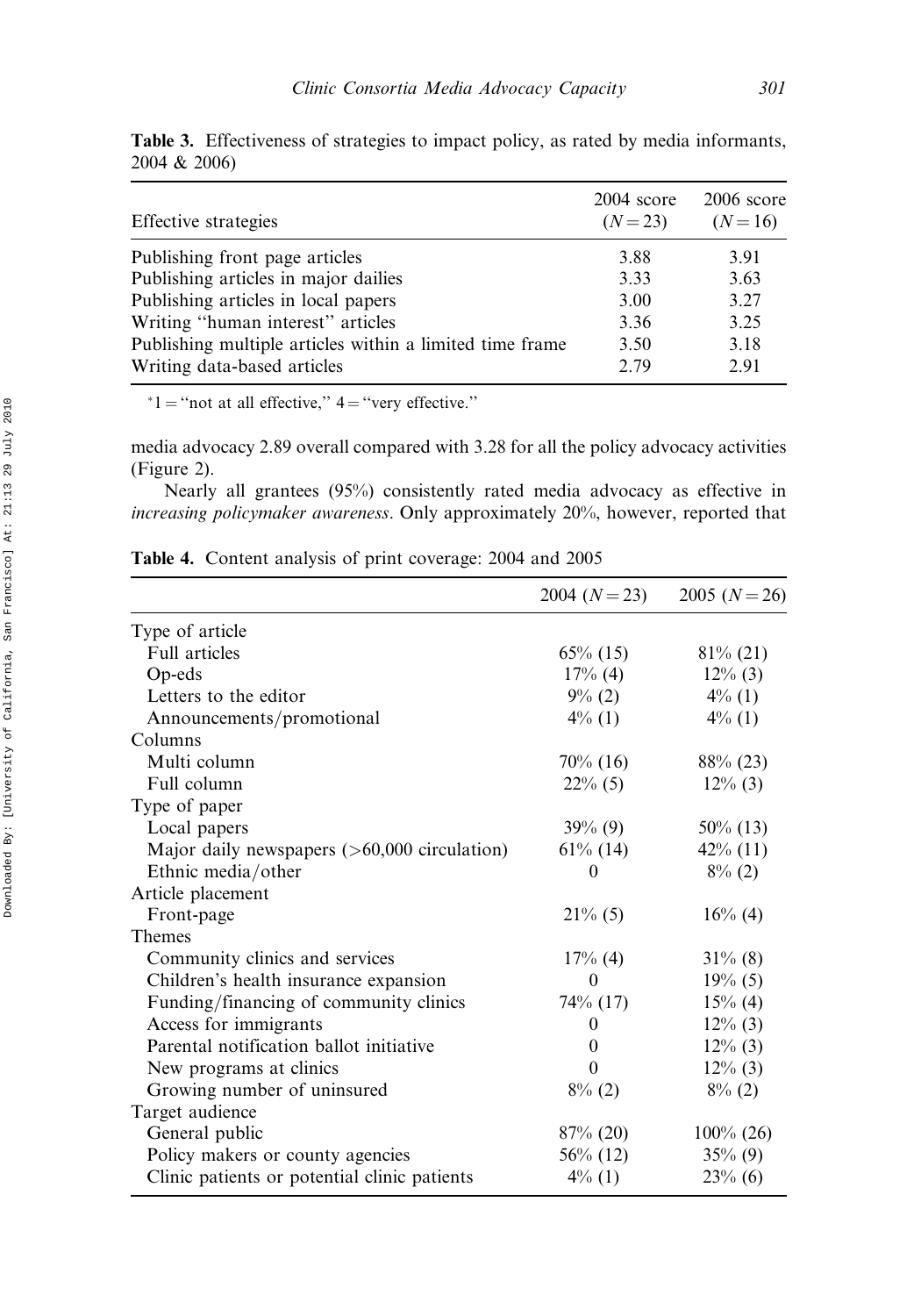

Figure 2. Effectiveness of grantee media advocacy compared with all advocacy activities, 2002–2006 ( $n = 15$  grantees).

it had achieved *a policy change* or *increased funding to clinics*. Policymakers and community leaders corroborated these findings and the role played by media activities in increasing their awareness in the 2003 Policy Maker and Community Leader Awareness Survey and the 2004 Stakeholder Awareness Survey. Of the informants who reported on the effectiveness of consortia media activities, 60% (22) of the 2003 respondents and 42% (8) in 2004 thought clinic consortia were ''very effective'' at increasing their awareness of community clinic issues. They reported that they got new, useful information, particularly information on clinics, e.g., financial constraints, the issue of access to health care, and the availability of clinic services. The difference between the 2003 and 2004 respondents suggests that advocates need to consider means other than the media for educating stakeholders less familiar with clinics and their services. Similarly, all the media consultants in 2004 and 2006 thought policymakers' views of clinic policy issues had shifted due to the media coverage, albeit to a varying extent. Some media representatives felt, however, that there was no impact, while others believed that increased coverage had resulted in increased awareness of clinic policy issues by policymakers.

Similarly, the results were mixed with respect to increased public understanding of the role of community clinics and clinic policy issues. While many 2004 and 2006 media respondents did think public understanding of clinic services had increased, such as the availability of services, the extent of this increase was unknown as well as what had contributed to this increase. Some respondents attributed this increase to consistent efforts on the part of the consortium over a time period of 5 or more years.

#### **Discussion**

These findings have practical applications for advocates, funders, and evaluators of media campaigns undertaken by advocacy organizations. While there is insufficient evidence that these media advocacy efforts directly influenced the policy agenda, partly because of the challenge of attribution, there are promising insights into the potential ways that media advocacy could be more effectively used by advocates. Over time, these strategies not only increased clinic consortia organizational capacity, but they also may have contributed to setting the policy agenda favorably for clinics and their target populations.

#### Capacity to Engage in Media Advocacy

Similar to other assessments of key strategies, our findings indicate that it is critical to have strong media skills to successfully engage in a public debate over particular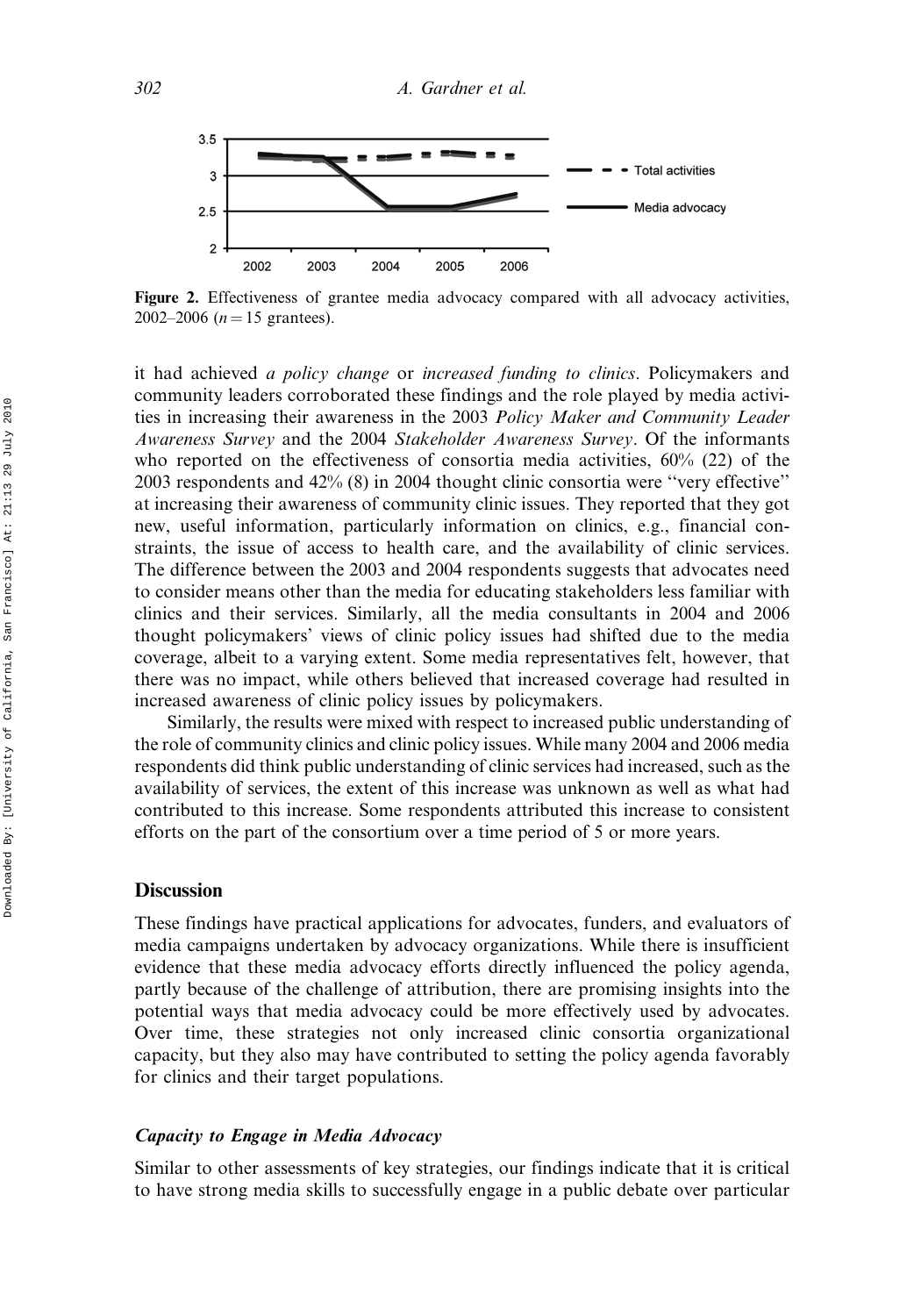policy issues (Dorfman et al., 2005). Clinic consortia expanded their media expertise by training in-house staff, hiring outside consultants, or both to undertake activities that grantees might otherwise not be able to do on their own. Anecdotal findings on the effectiveness of these consultants varied, with some consultants being better able than others to connect grantees to appropriate media contacts, undertake targeting media campaigns, or both. Additionally, a combination of media strategies, including newspaper, TV, radio, video, brochures, newsletters, and websites, was the most effective media advocacy approach. Clinic consortia gained expertise in crafting messages based on multiple types of information and directing them to different target audiences.

While the media strategies undertaken by grantees are applicable to most policy arenas and many issues, it is important to tailor a media advocacy approach and be mindful of the larger context. For example, grantees consistently focused more of their media advocacy activities at the local level, followed by state and federal levels, achieving consistent newspaper and radio coverage. This is due in part to their proximity to the local media, but it also corroborates the observation that local media provides ample opportunities for coverage (Graber, 2006). Additionally, media coverage can be a two-edged sword, and there are times when less coverage is a good strategy, such as when member clinics are spared funding cuts and other health and human services are at risk of losing funding. Last, advocates might want to strive for front-page coverage in local and major daily newspapers since this type of coverage was considered to be the most effective in increasing public and policymaker awareness of key clinic policy issues.

Media advocacy is perhaps one of the most difficult advocacy approaches to undertake to achieve a policy change. Grantees grappled with numerous challenges in securing media coverage. Metropolitan, suburban, and rural markets pose significant challenges, as well as high turnover among media staff. Grantees had practical strategies to overcome these challenges, however, such as leveraging their relationships, prior successes, or both to enhance their media advocacy work. Grantees also focused on timely policy issues, such as the state budget shortfall in 2004 and importance in supporting clinic services, to raise their visibility in the media. Last, grantees also honed their skills and built on existing strategies, such as focusing on ethnic media and disseminating bilingual messages and working with clinics to strengthen their media skills.

#### Partnering with the Media

Interacting and developing supportive relationships with the media is a crucial media advocacy skill that is well documented in the literature (Jernigan & Wright, 1996; Loue, Lloyd, & O'Shea, 2003). Over time, consortia strengthened their relationships with media by being responsive, credible resources, as evidenced by calls from reporters for information, media attendance at consortia events, and media coverage in print, radio, and television. Providing reporters with press kits on relevant policy issues and facilitating access to clinic staff, patients, or both for interviews contributed to mutually beneficial relationships. Many reporters cover multiple beats, particularly at the local level, and rely heavily on external sources of information (Graber, 2006). Meeting these needs positions advocates to become reliable partners in ensuring high-quality reporting, while increasing the likelihood that desired policy issues will receive coverage (Tanner, 2004). Our findings suggest, however, that providing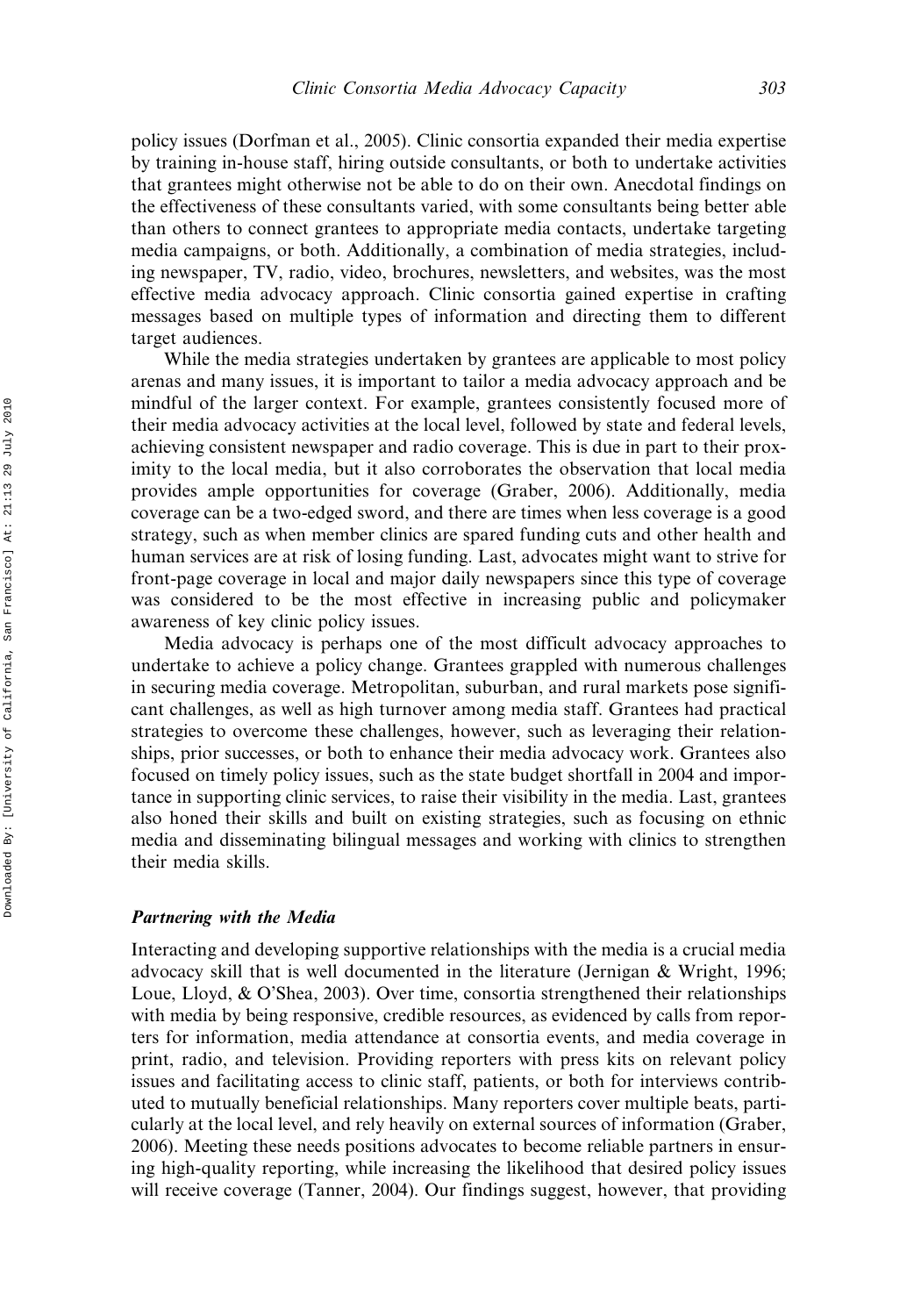unsolicited information, such as mass mailing press releases, and inviting reporters to in-person meetings or gatherings, may produce limited results. Additionally, cultivating and sustaining a mutually beneficial partnership with the media requires ongoing attention to changes in the media and their specific needs, such as reporter turnover.

#### Media Coverage Generated

Decisionmakers rely heavily on print media for their information, speaking to the relative importance of front-page newspaper coverage (Slopen, Watson, Gracia, & Corrigan, 2007). Grantees obtained consistent front-page coverage, enhancing the visibility of their issues and increasing the likelihood of influencing policymaker support. Consortia secured newspaper coverage on a broad range of issues that affect clinics and their patient populations, such as providing insurance coverage for the uninsured and the role played by community clinics in their communities. They were also successful in securing coverage in different types of newspapers and increasing their visibility in communities throughout California, including the ethnic media. Grantees were very proactive in expanding into other venues and securing coverage, such as public radio (particularly in rural areas) and television. Clearly, being versatile and able to navigate different types of media is important; however, securing newspaper coverage is essential.

#### Impact of Media Coverage

There is strong evidence that advocates successfully can engage the media to influence public and policymaker opinion (Graber, 2006). A dual focus and targeting of message to two target audiences helps to increase the visibility of clinics and their services as well as to highlight key health policy issues that are of high interest to other stakeholders, such as changes in Medicaid reimbursement payments to physicians. While media advocacy was rated as the least effective of all of their advocacy activities in the latter years of the grant, grantees were nonetheless confident that media advocacy increased policymaker awareness of community clinic issues. Surveyed policymakers and community leaders reported favorably on the impact of consortia media activities on their knowledge of community clinic issues. Media representatives' feedback on the impact on policymaker awareness was mixed, however, suggesting that assessment of awareness is contingent on multiple factors and is difficult to ascertain.

While grantees were successful in securing coverage of their issues and influencing the media agenda and public opinion, it is not clear whether they are having an actual impact on the policy agenda. This is due in large part to the difficulty in demonstrating attribution. Grantees did cite some tangible outcomes, including the type and frequency of coverage achieved and an increase in the number of patients being seen at clinics. In addition, some policy issues of great importance to clinics had limited or no media coverage, such as developing Medicaid administrative rules and regulation. The sustained coverage in the larger California newspapers on key policy issues, such as the rising number of uninsured, however, suggests that grantees have a voice and are able to make themselves heard in media venues where they are likely to make a difference.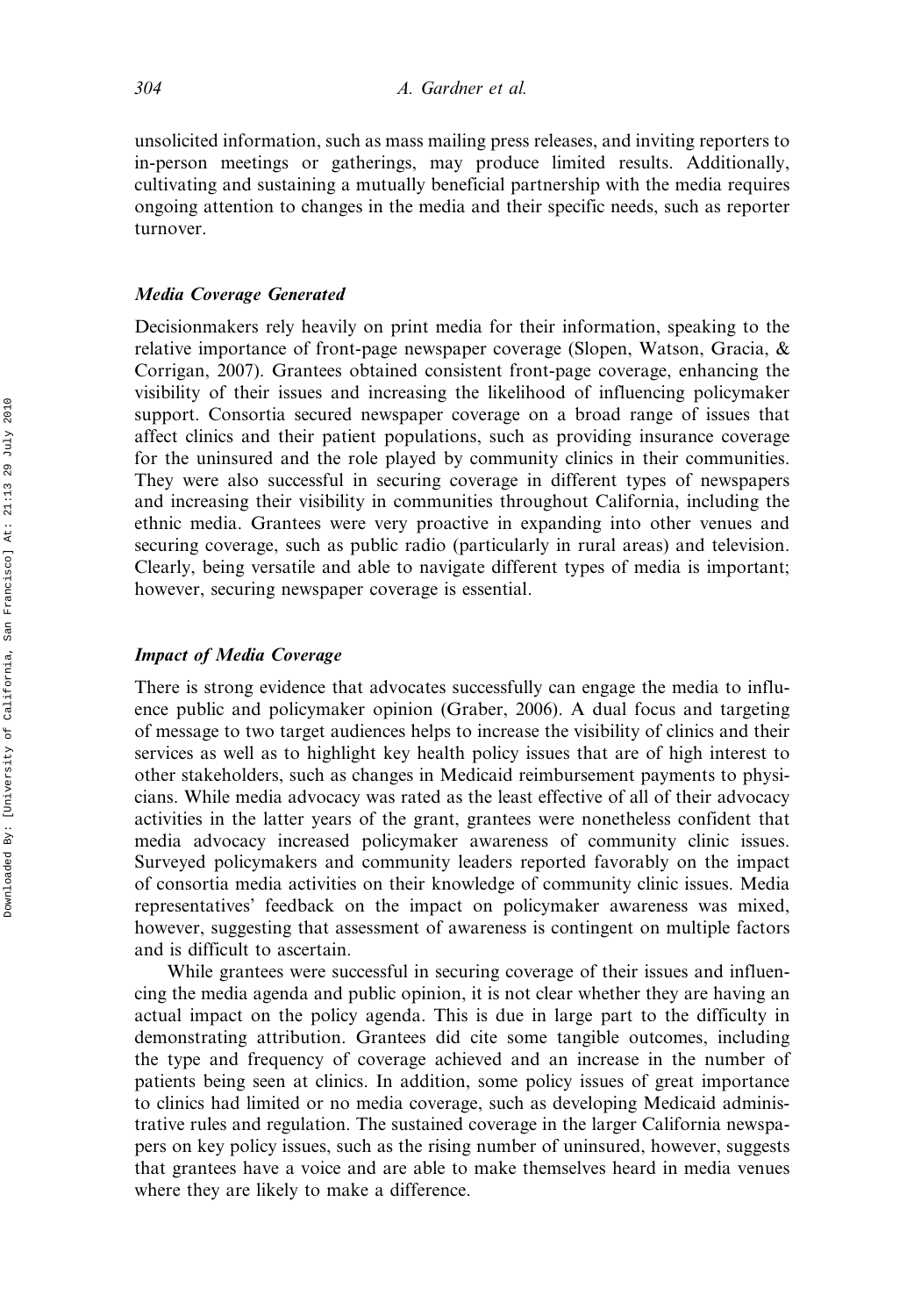#### Limitations

Grantees and the media informants reported that it was difficult, if not impossible, to measure the impact of media advocacy. This is corroborated by the recent literature that describes the numerous challenges of evaluating media advocacy (Piotrow, Kincaid, Rimon, & Rinehard, 1997; Stead, Hastings, & Eadie, 2002). First, the impact of a media activity is not always readily apparent and can be difficult to measure, including disaggregating the variables important to policy formation. In addition, the role played by media advocacy may be difficult to distinguish from other advocacy approaches. Grantees undertook diverse strategies, targeting different media in different communities. Thus, teasing apart the precise impact of their media advocacy activities on long-term outcomes, such as policy change, is nearly impossible. This evaluation worked to overcome some of these challenges by using a combination of methods that could be applied across the grantee population (Dorfman, 2003; Stead et al., 2002). Over time, if relationships with the media are sustained, there may be greater likelihood of establishing attribution.

Another limitation of the study was the rapid turnover of media representatives or change in reporting beats or both from 2004 and 2006. Four reporters (23%) overlapped in the 2004 and 2006 interviews, although many reporters interviewed in 2006 said they had been working with clinic consortia for several years.

#### **Conclusions**

Media advocacy has great potential for advocates of all types, but it should be approached with some caution because its effectiveness can vary depending on the particular media market, and the policy issue. Although grantees rated media advocacy lower than other advocacy activities in terms of overall effectiveness at influencing policy change, grantees nonetheless made important inroads in reaching their target audiences and leveraging their relationships with the media. The findings from interviews with grantees, the media, and policymakers suggest that their efforts were successful in increasing awareness of clinics and clinic policy issues, but they are inconclusive with respect to influencing policy change.

The implications of our findings for organizations undertaking media advocacy are threefold. First, while there is no one-size-fits-all approach to conducting media advocacy, there are some key approaches that are likely to result in increased media coverage, such as developing relationships with the media and continuing to build on an organization's expertise in this area. Second, the outcomes of grantee media advocacy activities are likely to vary due in part to location and whether a media market is easy to penetrate and to the saliency of clinic policy issues. Last, media advocacy is an effective tool to educate policymakers and the public, but it is not the only source of information or necessarily the most effective approach for all situations.

#### References

Blaine, T. M., Forster, J. L., Hennirkus, D., O'Neil, S., Wolfson, M., & Pham, H. (1997). Creating tobacco control policy at the local level: Implementation of a direct action organizing approach. Health Education and Behavior, 24(5), 640–651.

Dearing, J., & Rogers, E. (1996). Agenda-setting. Thousand Oaks, CA: Sage Publications.